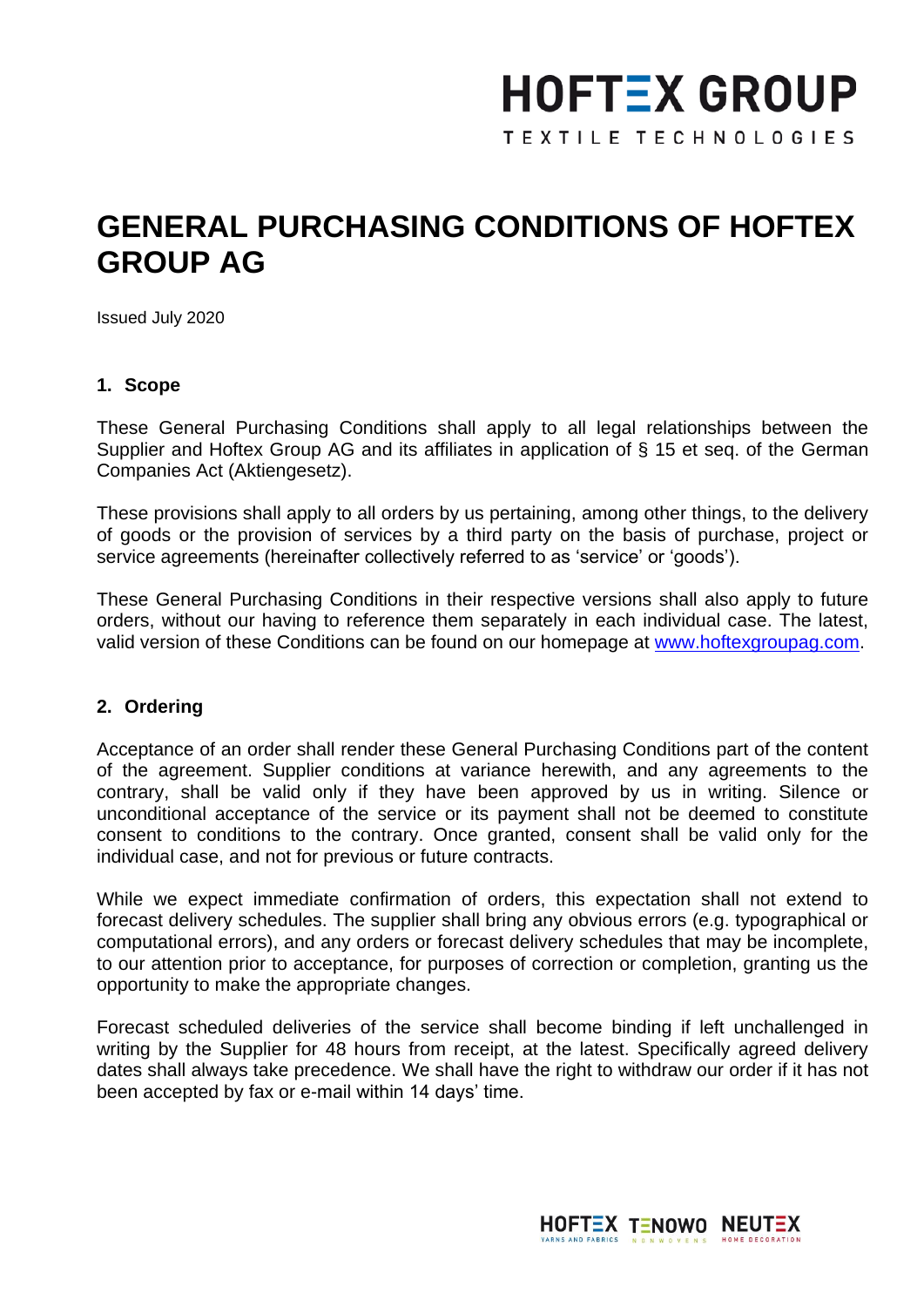#### **3. Excess or short deliveries**

Excess or short deliveries by the Supplier shall be subject to our prior written consent.

#### **4. Pricing and payment terms**

Unless otherwise agreed in writing, the prices stated in the order shall be fixed prices. All prices include statutory value-added tax, if this tax is not listed separately. Unilateral price changes on the part of the Supplier shall not be permitted under any circumstances.

Unless otherwise agreed in writing in the individual case, the pricing stated in the order shall be deemed to comprise all services and ancillary services on the part of the Supplier (e.g. installation) as well as all incidental costs (e.g. proper packaging, transport costs including transport and liability insurance).

Unless otherwise agreed in writing, our payments shall be made within 30 calendar days and, in the case of payment within 14 calendar days, subject to a 3% cash discount on the net amount invoiced. The payment period shall commence upon receipt of the contractual and complete performance of the service (including any agreed acceptance) and receipt of a proper invoice stating the order number, the supplier number, and the number, quantity and unit price. In the event of acceptance of premature deliveries, the due date shall be based on the agreed delivery date.

The Supplier hereby declares its willingness, if requested by us to do so, to participate in a credit memo procedure. If the delivery is faulty, we shall be entitled to withhold payment in proportion to the value at stake, pending proper fulfilment.

In the absence of our prior, written consent, which may not be unreasonably withheld, the Supplier shall not be entitled to assign its claims against us, or to have these collected by third parties.

We reserve all statutory rights to offset and retain payment and to assert claims for breach of contract. In particular, we shall have the right to withhold due payments as long as we have claims against the Supplier from services that have not yet been executed in full, or that are defective. The Supplier shall have rights of offset or retention only for legally established or undisputed counterclaims.

For any down payments to be made on delivery items, we shall be entitled to demand suitable collateral, such as, but not limited to, bank guarantees or group guarantees.

#### **5. Delivery dates and deadlines, delays**

The service time specified by us in the order or in the forecast delivery schedule shall be binding.

Any delays shall be notified in writing by the Supplier immediately, stating the reasons and expected duration of the delays.

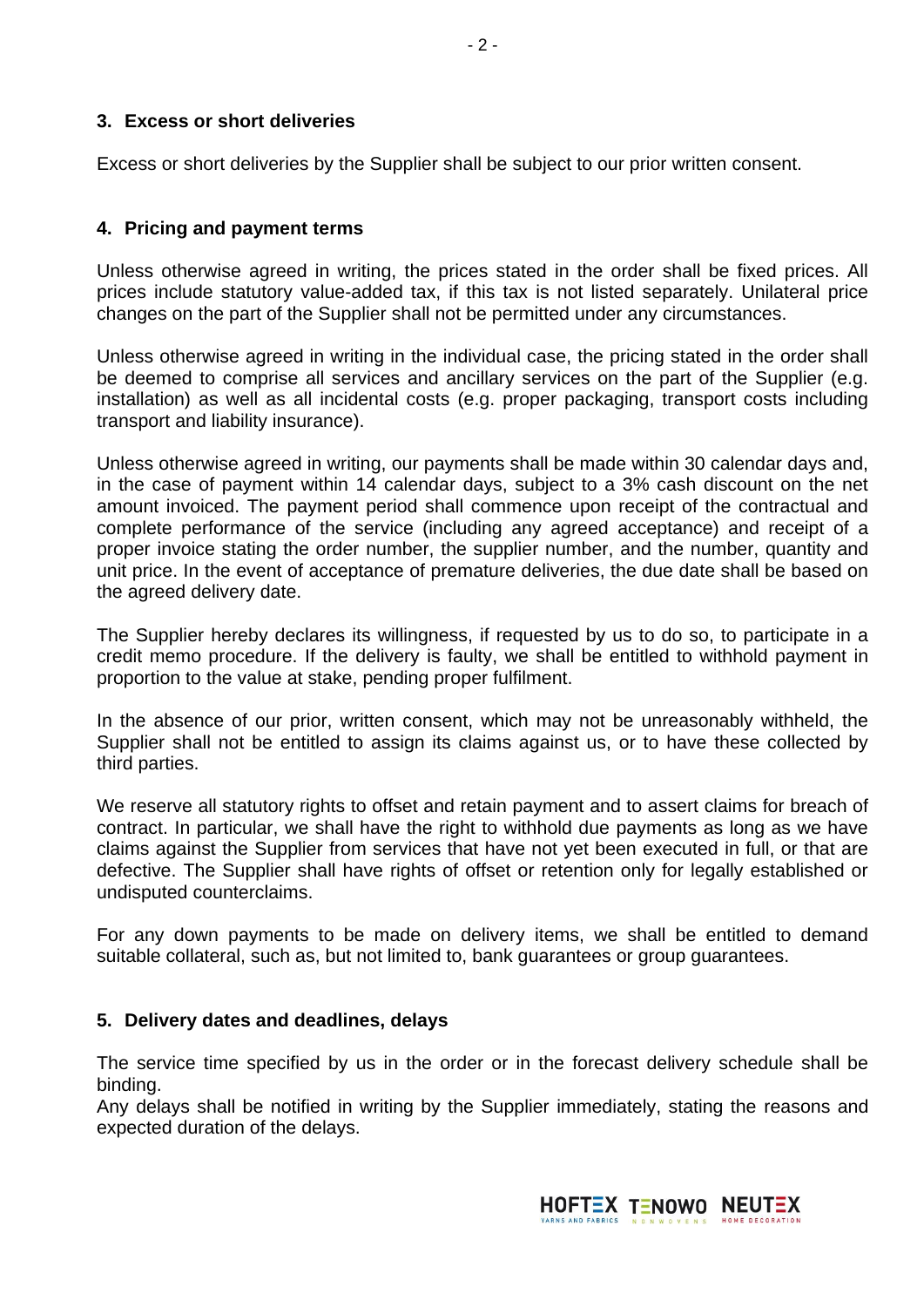In the event of delayed delivery, we shall be entitled to demand a contractual penalty that is equal to 1% of the order value as lump-sum damages for each commenced week of delay, but that shall not exceed a total of 5% of the order value. This penalty for delays shall be set off against any further claims for damages.

The receipt of the goods or the provision of the service at our premises shall be deemed dispositive of compliance with the time of service. If the delivery or service is not rendered at all, or is not rendered on time, or if the Supplier is in arrears for other reasons, we shall be entitled to assert the legal claims to which this circumstance gives rise, without prejudice to the further provisions in these Purchasing Conditions.

Force-majeure events, specifically, but not limited to, war, strike, lockout, regulatory measures, natural disasters, epidemics, pandemics, embargoes or delays in the provision of deliveries and services by subcontractors owing to such circumstance as set forth in this clause and to other unforeseeable, unavoidable and serious events beyond our control, shall release us from our service obligations for the duration of the disruption and in a manner that is commensurate to the extent of its impacts. We shall notify the Supplier of the circumstances in question. If the disruption should last longer than six (6) months, we shall be entitled, but not under any obligation, to enter into new negotiations on contractual performance, or to terminate this contract through service of written notice to the Supplier. There shall be no obligation to compensate the Supplier for this, however.

# **6. Terms of delivery and packaging**

In the absence of written agreement at variation herewith, delivery by the Supplier shall be performed DDP (Incoterms 2010) incl. packaging.

# **7. Audit rights**

During production and continuing through to delivery at the premises of the Supplier, we shall be entitled – including in tandem with our customers, if need be  $-$  to inspect material, manufacturing processes and all other work necessary for the provision of the service during normal business hours. We are also entitled to commission the service of inspection and/or review by an independent company, which we may freely choose for the purpose of such an inspection. If permission for this inspection is not forthcoming, and no substantial grounds exist for such refusal, we shall be authorised to withdraw from the contract, without giving rise to a claim on the part of the Supplier for damages, or for payment for services rendered to date. This arrangement shall also apply if defects or deviations from the contractually stipulated points already come to light during the inspection. Alternatively, we shall be entitled to demand immediate subsequent performance. We shall be entitled at all times to request reports on the items ordered by us, and in particular with regard to the status of production. Full responsibility for the performance of service shall rest with the Supplier.

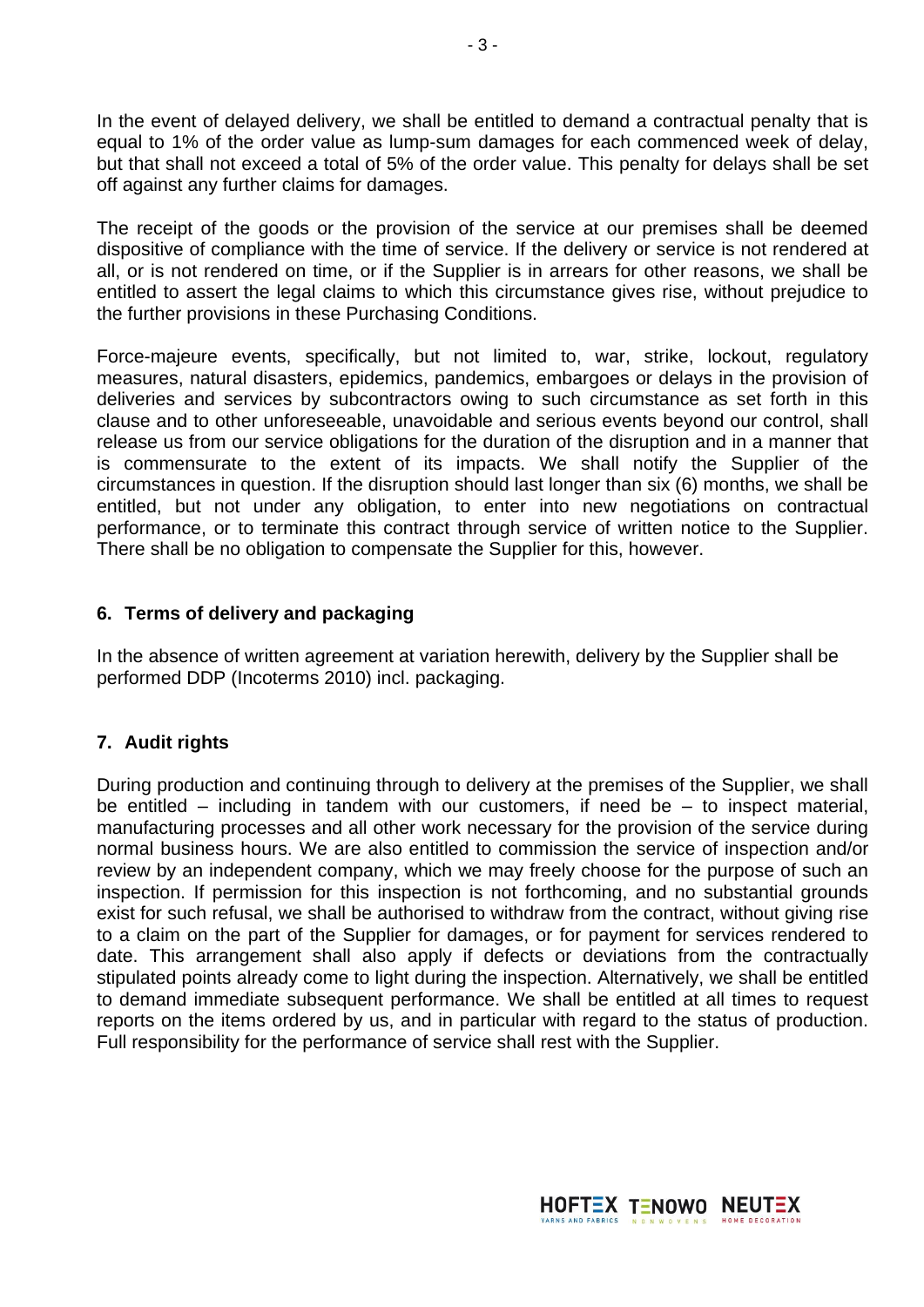#### **8. Subcontractors**

In the absence of our prior, written consent, the Supplier shall not be entitled to have the service owed by it carried out by third parties (e.g. subcontractors). Unless otherwise agreed in writing in the individual case, the Supplier shall bear the procurement risk for its service. Where it is within the scope of reasonableness for the Supplier, we may require changes in the way its service is designed and carried out. The Supplier shall implement such changes within a reasonable period of time. In this case, the effects – particularly with regard to added or reduced costs as well as delivery dates – shall be reasonable, laid down in writing and agreed by the Parties. If no agreement is reached within a reasonable period of time, we shall be authorised to refrain from placing further orders.

#### **9. Documentation**

The Supplier shall be obliged to constantly monitor the quality of service at its own expense. In particular, it shall keep records indicating when, in what way and by whom the service has been reviewed. These audit documents shall be retained for at least fifteen years and presented to us if necessary. For documentation and archiving, reference is made to the VDA document: 'Band 1, Dokumentation und Archivierung – Leitfaden zur Dokumentation und Archivierung von Qualitätsanforderungen [Volume 1, Documentation and Archiving – Guide to the Documentation and Archiving of Quality Requirements]', and to the VDA document: 'Prozessbeschreibung besonderer Merkmale (BM) [Process Description of Special Features (BM)]', each in its latest edition.

#### **10.Quality and protective regulations**

The Supplier hereby warrants that its deliveries and the processes, goods and services it provides are reflective of the current state of scientific and technical knowledge and satisfy the applicable legal and regulatory requirements of the exporting country, the importing country and the country of destination as specified by the Customer – where this has been communicated to the Supplier.

At all times throughout the term of the Agreement, the Supplier shall, to the best of its ability, maintain a level of technology, quality, service and price with regard to the manufacture and sale of its goods or services that is at least as competitive as that of other manufacturers of similar goods/services for the intended application.

As part of its quality support for its services, the Supplier shall perform an investigation of any possible errors or complaints as quickly as possible and submit a duly completed 8D report. The Supplier shall make the details of the analysis and the results of its investigation available and take remedial steps as appropriate. Within the scope of the legal possibilities, the Supplier shall place its upstream suppliers under the same obligation where compliance with quality requirements is concerned.

Any hazardous substances shall be packaged and labelled in accordance with the applicable laws; the respective safety data sheets shall be supplied as well. The classification of the dangerous goods, or the words 'no dangerous goods', shall be indicated on the delivery note.

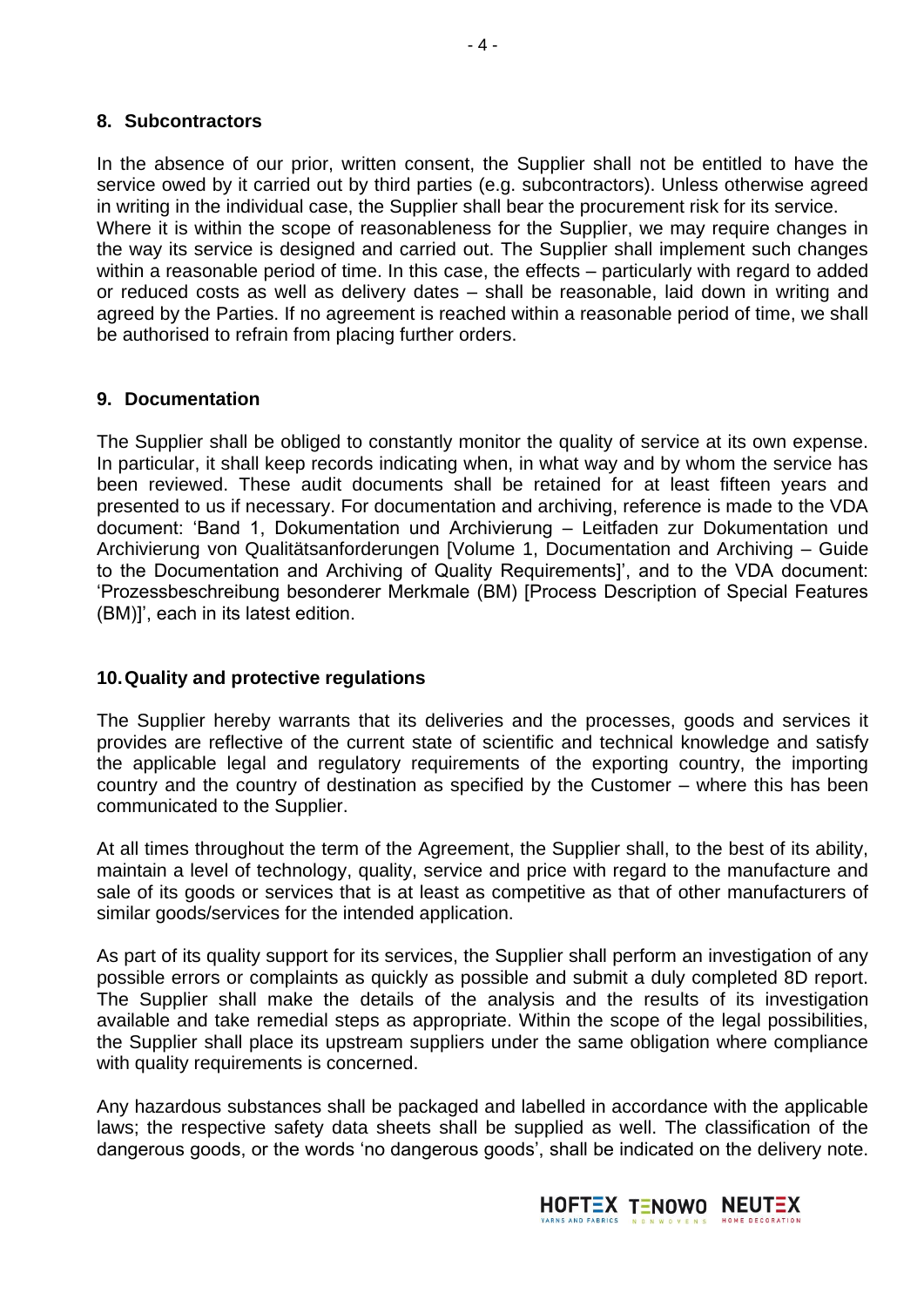In addition, the Supplier shall notify us in writing, without prompting on our part, of the use of any SVHC (substances of very high concern), in accordance with the REACH Regulation.

Protective regulations applied during the delivery or performance of work (including but not limited to technical regulations, occupational-safety and accident-prevention regulations, environmental regulations) shall be strictly applied. This shall apply in particular to EU regulations, laws based on EU directives, accident-prevention and occupational-safety regulations, the German Equipment Safety Act (Gerätesicherheitsgesetz) and the state of the art in matters of safety and occupational health.

In circumstances in which applicable and in which no other written agreement has been entered into, the CE label must be clearly visible; the Declaration of Conformity and the hazard analysis shall be provided as well. Packaging materials should be produced without CFCs and should be chlorine-free, chemically inert, groundwater-neutral and non-toxic when combusted. All packaging should be reusable and should also be made of environmentallyfriendly materials. The Supplier shall retrieve packaging material at our request.

The Supplier shall, by 31 January at the latest, furnish for the current calendar year a supplier's declaration with certificate of origin for all items in series. Should new or additional items are to be delivered in a current calendar year, a supplier's declaration shall be submitted without prompting. The Supplier hereby covenants to comply with the regulations of the United States Securities and Exchange Commission (SEC) and of the Dodd-Frank Act, and not to use conflict minerals (tin, tantalum [coltan], tungsten or gold) in the manufacture and functionality of its goods. The Supplier hereby covenants to use and select such minerals as will ensure sufficient due diligence (OECD Due Diligence Guidelines) and shall see to it that only such minerals as have been certified by an independent third party as conflict-free are used.

#### **11.Scope of liability and warranty**

In the event of material and legal defects (including incorrect and short deliveries as well as improper installation and defective instructions for assembly, operation or use), and in the event of other breaches of obligation, unless otherwise specified below, the provisions of statute shall apply. By way of derogation from § 442 (1) Sentence 2 of the German Civil Code (BGB), when making purchases, we shall be entitled to warranty claims without limitation, even if, as a result of gross negligence, we did not become aware of the defect upon conclusion of the contract.

Our inspection obligation in accordance with § 377 of the German Commercial Code (HGB) shall be limited to such as defects as become obvious during our external inspection of incoming goods, including the shipping documents, and during our quality control conducted by means of sampling (e.g. damage during transport, wrong or short deliveries). If such an acceptance has been agreed, there is no inspection obligation. In all other respects, this shall depend on the extent to which an inspection is feasible in the ordinary course of business, taking the circumstances of the individual case into account. Our obligation to report defects that are subsequently discovered shall remain unaffected hereby. In all cases, our complaint (notification of defects) shall be deemed free from delay and timely if it is received by the Supplier within 10 working days.

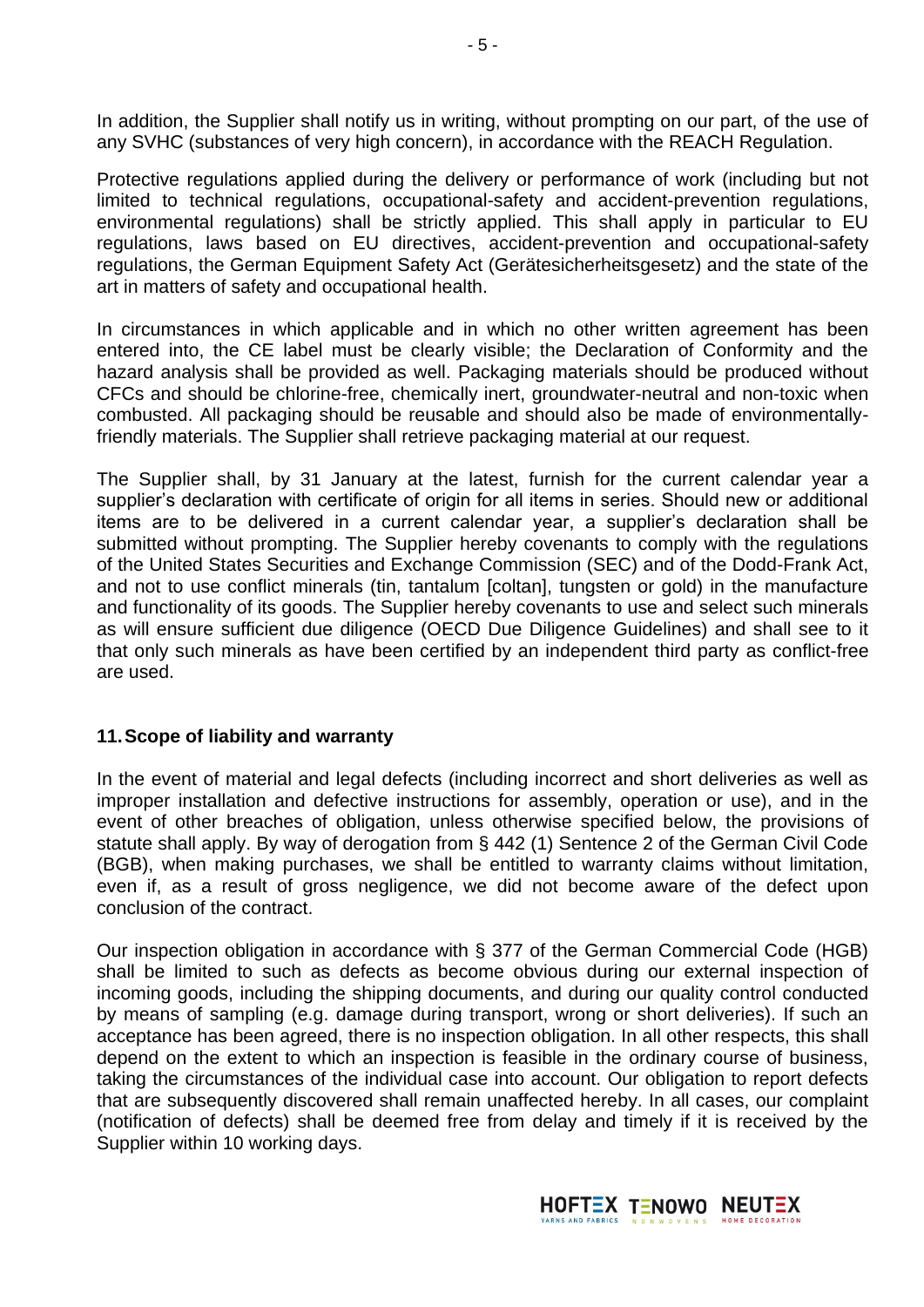We shall be entitled, at our own discretion, to demand rectification or replacement of the defective service with flawless service. If we cannot reasonably be expected to proceed with the process of subsequent performance with regard to disruption-free production, we shall be entitled to remedy the defect ourselves, or to have it remedied by a third party. The Supplier shall bear the costs in which this results. The costs to be borne by the Supplier within the framework of subsequent performance shall also include the incidental costs incurred by our customers for the detection of defects and the warranty, and in particular the transport, travel, labour and material costs required to rectify the defect. The claim for rectification of defects shall also extend to such defects in the goods delivered by the Supplier as were only caused by the original defect, as well as for goods which must necessarily be destroyed or damaged in the course of replacing/repair of the defective goods. Particularly for the case of delivery of a replacement by the Supplier and procurement of a replacement by ourselves, this shall also extend to the costs of removal and installation. This shall be without prejudice to the right to damages, particularly to damages for non-performance.

The Supplier shall be liable for all damages incurred by us or third parties in connection with the order, including for damages occurring within the premises.

The Supplier hereby indemnifies us against any claims for damages arising out of breaches of its obligations.

# **12.Product liability**

If third parties should hold us liable under product-liability rules for product defects caused by the Supplier and affecting goods that the Supplier has delivered to us, the Supplier shall have an obligation to indemnify us from these claims, and from all resulting expenses and damages, including the costs of legal proceedings and defence costs, if the product defect was also caused by the Supplier. By the same token, the Supplier shall be liable for costs incurred by us for measures taken to defend ourselves from damages claims, and for mitigation measures, such as recall actions and customer-service measures, insofar as these measures are based on the defectiveness of the service performed by the Supplier. Other contractual and legal claims by us, specifically as arising under the German Product Liability Act, shall remain unaffected by the above provisions.

A Product Safety Officer (PSO) shall be appointed for each stage along the supply chain. Changes in this regard shall be communicated to us in writing by the Supplier, without delay and without a need for prompting.

# **13.Insurance**

The Supplier shall be obliged to ensure adequate insurance cover with regard to its obligations. By way of example, but not exhaustive in scope, this obligation shall extend to the areas of public liability, product liability and recall insurance and shall be subject to cover by the Supplier. Upon request, it shall provide us with written proof of insurance cover. The

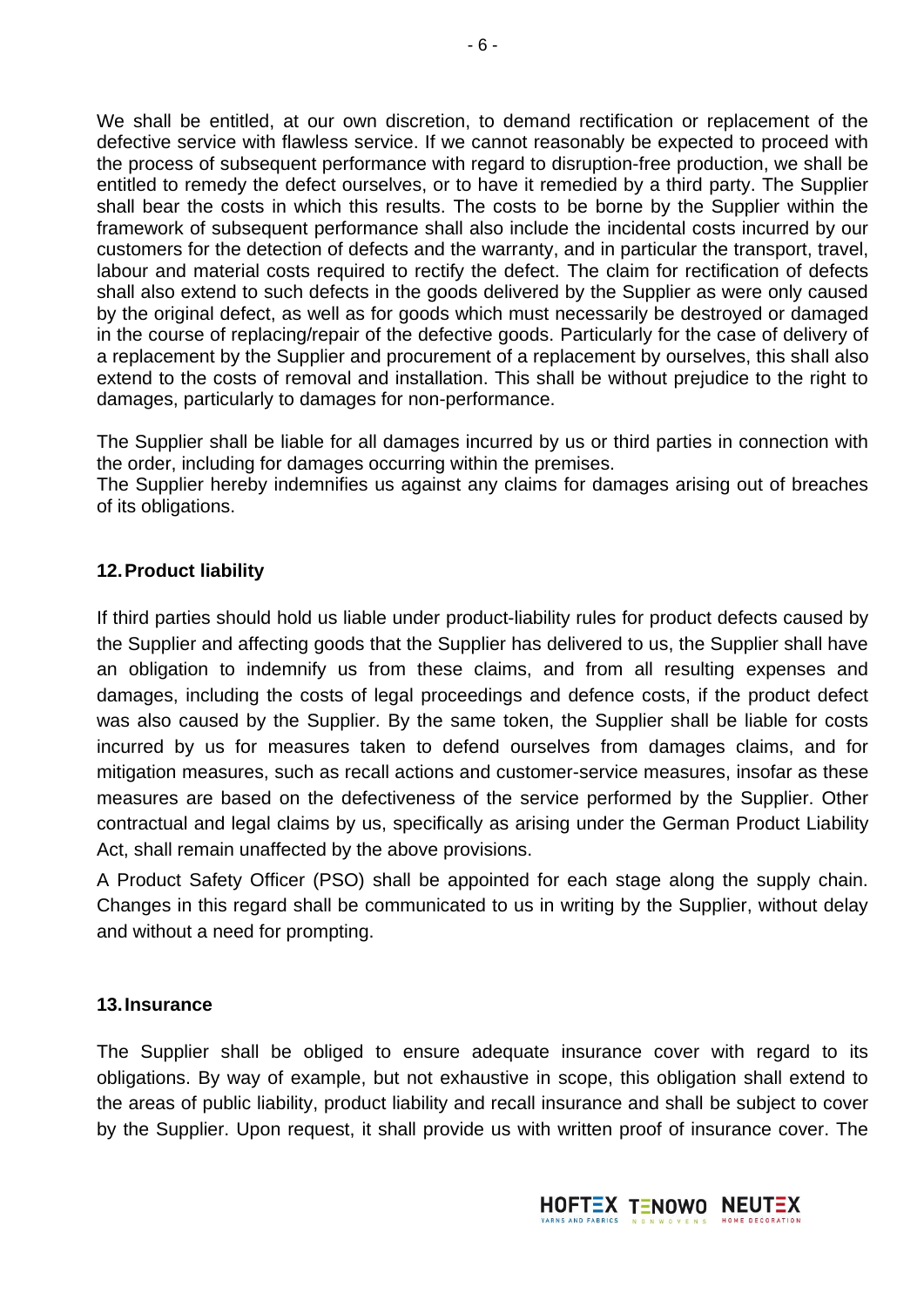Supplier shall communicate to us, in writing and without delay, any material changes to the scope of insurance, or termination of the insurance policy.

#### **14.Recourse**

We shall be entitled, without restriction, to statutory claims of recourse within a supply chain (supplier recourse pursuant to § 478, § 479 BGB), in addition to claims for defects. Specifically, we shall be entitled to insist upon precisely the kind of subsequent performance (rectification or replacement) from the Supplier as we owe our buyer in the individual case. This shall not impinge upon our option under law (§ 439 (1) BGB).

Before we recognise or fulfil a claim for defects asserted by one of our buyers (including compensation for expenses pursuant to § 478 (3), § 439 (2) BGB), we shall notify the Supplier and request a written statement of the facts and its position with regard to the matter. If such a statement of position is not issued within a reasonable period of time and no amicable solution is reached, then the warranty claim actually granted by us shall be deemed owed to our buyer. In such case, the burden of furnishing proof to the contrary shall fall to the Supplier.

Our claims arising from recourse against suppliers shall apply even if, prior to their sale to a consumer by us or by one of our buyers, the goods were further processed, e.g. through incorporation into another product.

#### **15.Limitation period**

Unless otherwise specified below, the Parties' mutual claims shall be subject to limitation periods as set forth by statute.

At variance with § 438 (1) 3 BGB and § 634a (1) 1 BGB, the general statute of limitations for claims for defects is three (3) years from transfer of risk or acceptance. The three-year limitation period shall also apply accordingly to claims arising from defects of title; moreover, claims arising out of defects of title shall never come under the statutory period of limitations if the third party can still assert the right as against us – particularly for want of coming under the limitation period.

#### **16.Transfer of ownership**

Ownership of the goods shall transfer over to us, unconditionally and irrespective of our payment of the price. If, however, we accept an offer from the Supplier to transfer ownership upon condition of payment of the purchase price in individual cases, the Supplier's retention of title shall expire no later than upon payment of the purchase price for the delivered goods. In the ordinary course of business, we shall remain authorised to resell the goods under advance assignment of the resulting claim, including prior to payment of the purchase price (alternatively, through application of the simple retention of title as extended to resale). This shall preclude all other forms of retention of title, in particular extended, transferred, or prolonged retention to include further processing.

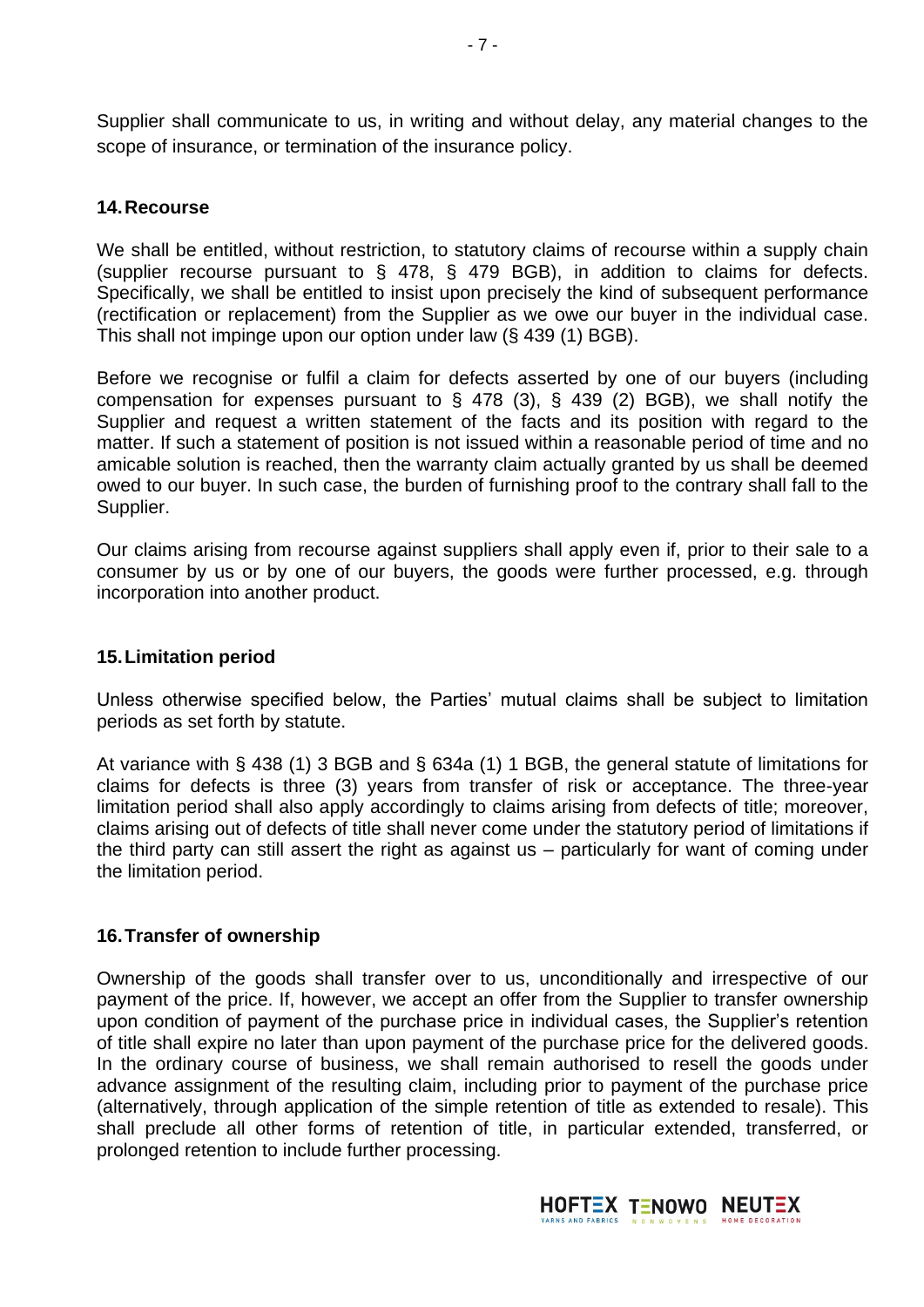#### **17.Industrial property rights**

The Supplier shall be liable for the fact that its service is free of third-party rights, and that this service and contractual use thereof do not infringe any patents or other industrial property rights of third parties, at least one of which is published in the Supplier's home country, by the European Patent Office or in one of these countries: the Federal Republic of Germany, France, Great Britain, Austria or the USA. In this respect, the Supplier shall have an obligation to conduct a search and testing for conflicting industrial property rights of third parties. Sentence 1 of this clause shall not apply if the Supplier has produced the service according to drawings, models or similar other descriptions or indications submitted by us and is unaware or not required to be aware of the fact that products that it has developed are in breach of industrial property rights. The Supplier hereby covenants to notify us without delay of any risk of infringement or alleged infringement. Without being requested to do so, the Supplier shall furnish notification of the use, in the service ordered, of published and unpublished proprietary rights and licensed property rights and industrial-property-rights applications, and of any existing restrictions thereupon. In the event of a claim by a third party for an infringement of industrial property rights, the Supplier shall, at its own expense, obtain from the owner of such industrial property rights the necessary license for the service, commissioning, use, sublicensing, resale, etc., of the service. If the Supplier proposes a change in service in the effort to avoid an infringement of industrial property rights, and the end customer has unconditionally approved this change for series delivery in compliance with its requirements for series approval, the licensing obligation shall be waived.

#### **18.Confidentiality**

The Supplier hereby covenants to treat all commercial and technical details of which it becomes aware through the business relationship, and that were not already public knowledge, as trade secrets. The Supplier is aware that this information has, to date, not been known or readily accessible, whether in its entirety or in its particulars, and is therefore of economic value to us, that this information is protected by reasonable confidentiality measures on the part of the owner, and that a legitimate interest exists in keeping this information confidential. Any Information that does not meet the criteria for a trade secret set out in the German Trade Secrets Act (GeschGehG), will nevertheless be subject to nondisclosure requirements. Electronic data, drawings, models, templates, samples and other documents must not be provided, or otherwise made accessible, to unauthorised third parties. The respective Party shall retain all proprietary rights and copyrights to this information. The reproduction of such items shall be permissible only within the scope of the operational requirements and the applicable provisions of copyright law. The non-disclosure obligation shall remain in effect for five (5) years even following termination of the contractual relationship. Sub-suppliers, if commissioned by the Supplier with our consent, shall be placed under a corresponding confidentiality obligation.